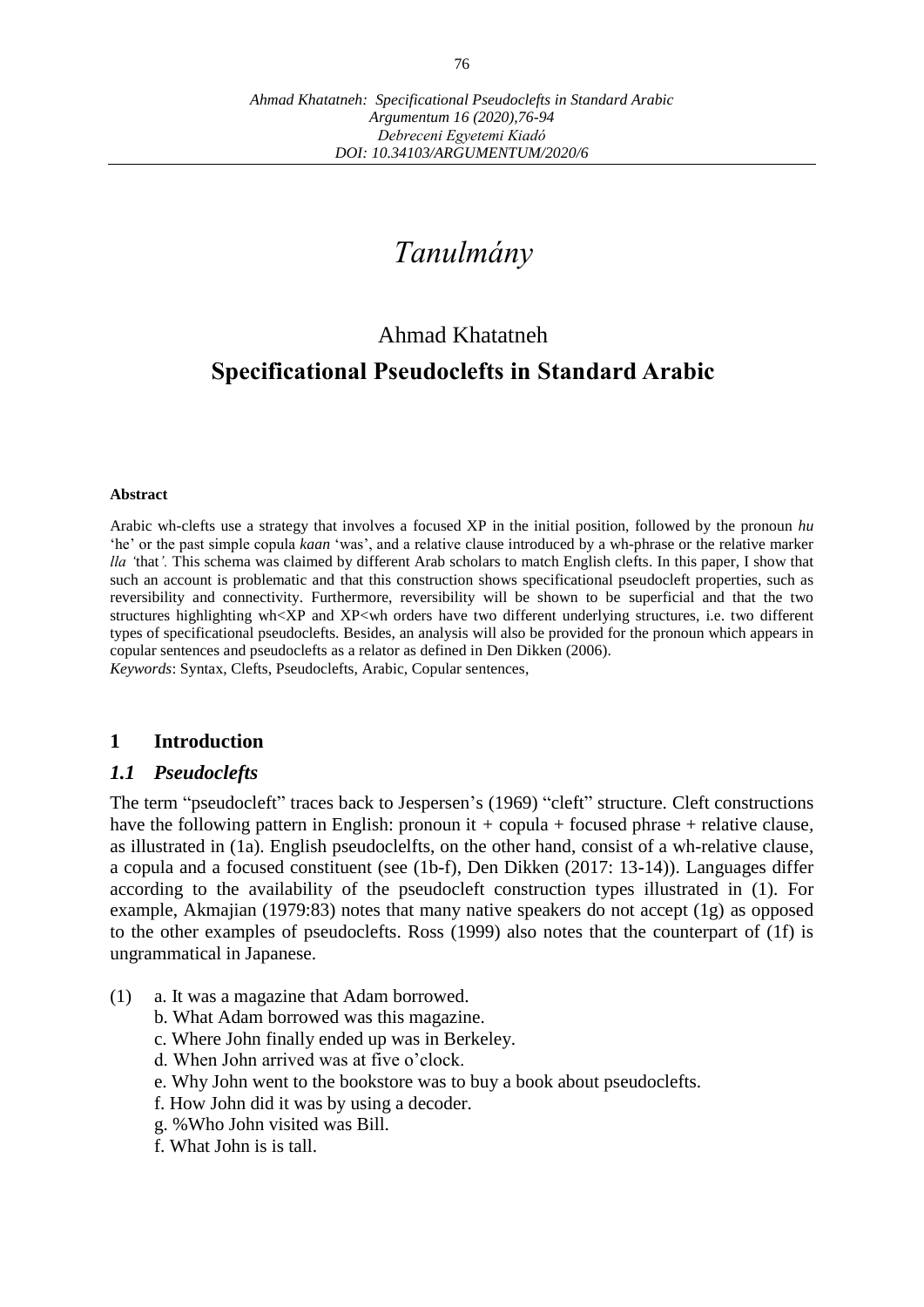Collins (1991) extends the term pseudocleft to include two other subclasses, namely, "*th*clefts" and *"all-clefts"*. The term th-clefts refers to the construction in which the relative clause is introduced by *"the"* + *"pro-nouns"* such as *thing, one, place, time, reason, way* and an optional wh-element, (2a)-(2b) are illustrative. However, in *all*-cleft constructions, *all* introduces the relative clause, see (2c).

(2) a. The place (where) Tom saw Sue was in front of the bank b. The things (which) John does not eat are food for the dog. c. All he wanted was a hamburger

Collins (1991: 27)

Scholars identify additional types of pseudoclefts. In particular, Higgins (1979) distinguishes between two types of pseudoclefts: predicational pseudoclefts and specificational pseudoclefts. Specificational pseudoclefts are identifying constructions**. That is, in (3a)** the focused element *'the magazine'* is the "value", which exhaustively specifies the "variable", i.e. the relative clause *'what Adam borrowed'*. Predicational pseudoclefts, on the other hand, are attributive because the relationship within the two constituents is an indication of class membership, quality, or role, as illustrated in (3b).

(3) a. What Adam borrowed was the magazine. b. What we watched yesterday was boring.

Furthermore, Declerck (1988) argues for two additional types of pseudoclefts, namely, identity statement pseudoclefts and definitional pseudocleft sentences illustrated in (4a) and (4b), respectively.

(4) a. What I did WAS what you told me to do. b*.* A pyramid is what the Egyptians built to bury their pharaohs in.

Declerck (1988:70)

## **2 Specificational Pseudocleft Properties**

Specificational pseudoclefts show interpretive properties such as identification, exclusiveness implicature and existential presupposition. They also show syntactic properties such as reversibility and connectivity. These characteristics will be demonstrated below.

#### *2.1 Interpretive Properties*

#### *2.1.1 Identification*

Huddleston (1971) points out that clefts and pseudo-clefts are recognised as identifying constructions. He labels the relative clause as the *"variable"*. The focus, on the other hand, is labeled as the *"value".* The value exclusively specifies the value for that variable.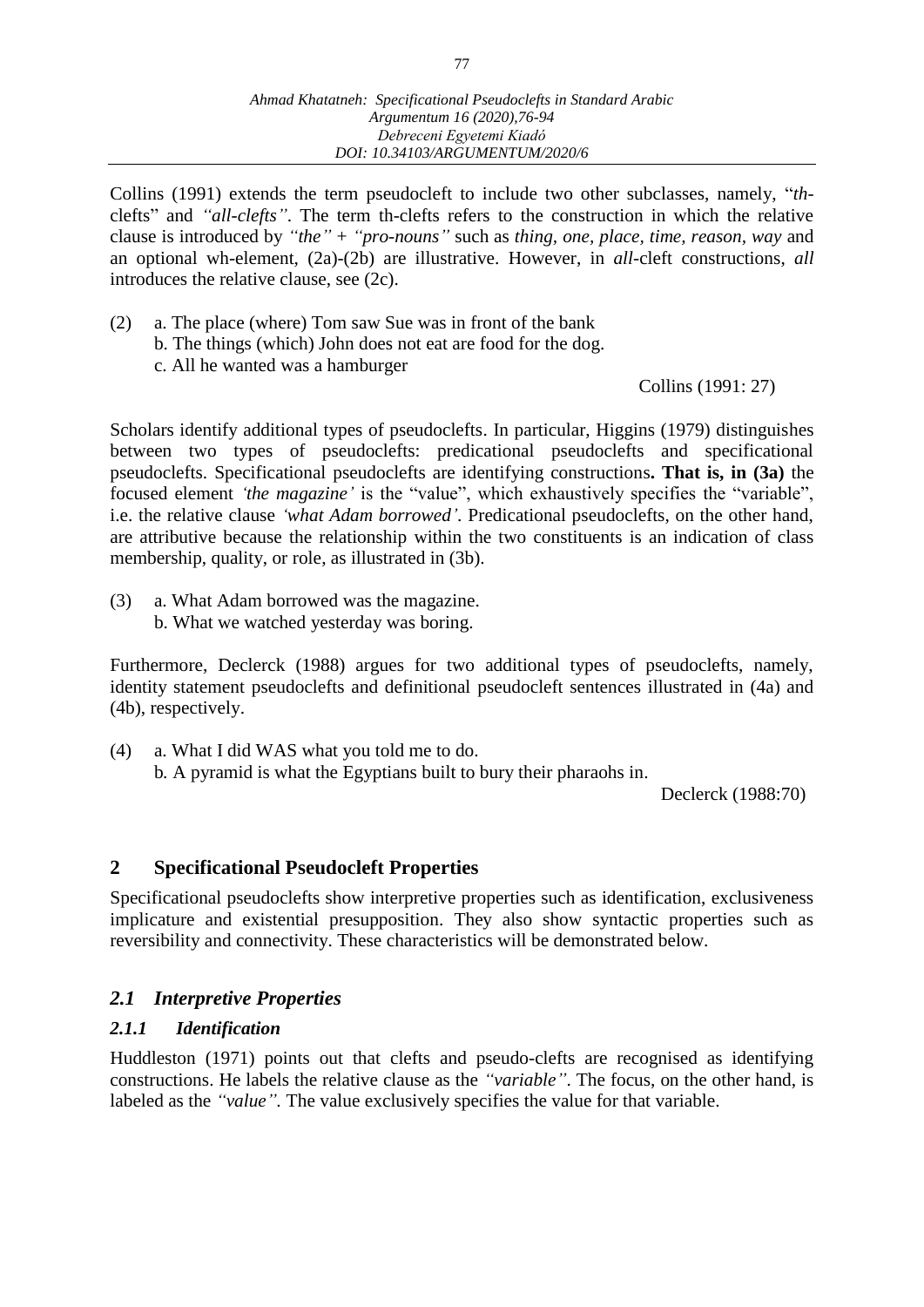## *2.1.2 Exclusiveness Implicature*

Collins (1991) observes that exclusiveness implicature is associated with both cleft and pseudocleft constructions. The meaning indicated in the specificational pseudocleft sentence in (5a) is as follows: *'the thing that Adam bought was a book and nothing else'*. The simple sentence in (5b), on the other hand, means that *'Adam bought the book with no indication that he bought anything else*'.

(5) a. What Adam bought was the book. b. Adam bought the book.

Declerck (1988) observes that the exclusiveness implicature arises exclusively in copular sentences with the condition that the variable is a definite NP, "uniquely defined" in his terminology. For instance, he observes that the specificational sentences in ((6) from Declerck (1988:31)) do not imply exclusiveness because their subjects are indefinite, i.e., not 'uniquely defined'. Therefore, he concludes that if a sentence implies exhaustivity, it is undoubtedly specificational, but not all specificational sentences imply exhaustivity.

(6) a. An example of this kind is World War II. b. Typical instances of this are Julius Caesar and Napoleon.

Declerck (1988, 31)

#### *2.1.3 Existential Presupposition*

The third semantic feature of cleft and pseudo-cleft sentences is existential presupposition. Keenan (1971:45) observes that the presuppositionality indicated in clefts and pseudoclefts is typically invoked in transformational grammar: 'a sentence S presupposes a sentence S' just in case S logically implies S' and the negation of  $S_1 \sim S$ , also logically implies S''. For instance, the sentence in (7a) presupposes the existence of the event of 'borrowing'. This event cannot be deleted in a negated version of the sentence, see (7b), which implies that *'Adam did not borrow the magazine but something else'*, e.g., *a book*. Compare with the negated simple sentence in (7c).

(7) a. What Adam borrowed was the magazine. b. What Adam borrowed was not the magazine. c. Adam didn't borrow the magazine.

#### *2.2 Syntactic Properties*

#### *2.2.1 Connectivity effects*

Connectivity (Akmajian (1979) and Higgins (1979)) refers to the co-occurrence restrictions between elements across the copula, such as anaphor-antecedent binding relationship. Declerck (1988) observes that specificational copular sentences and specificational pseudoclefts share this property. Therefore, connectivity effects are used to differentiate between specificational and predicational pseudoclefts. Higgins (1979) points out that the sentence in (8a) has two readings: the specificational reading means that '*John is important*',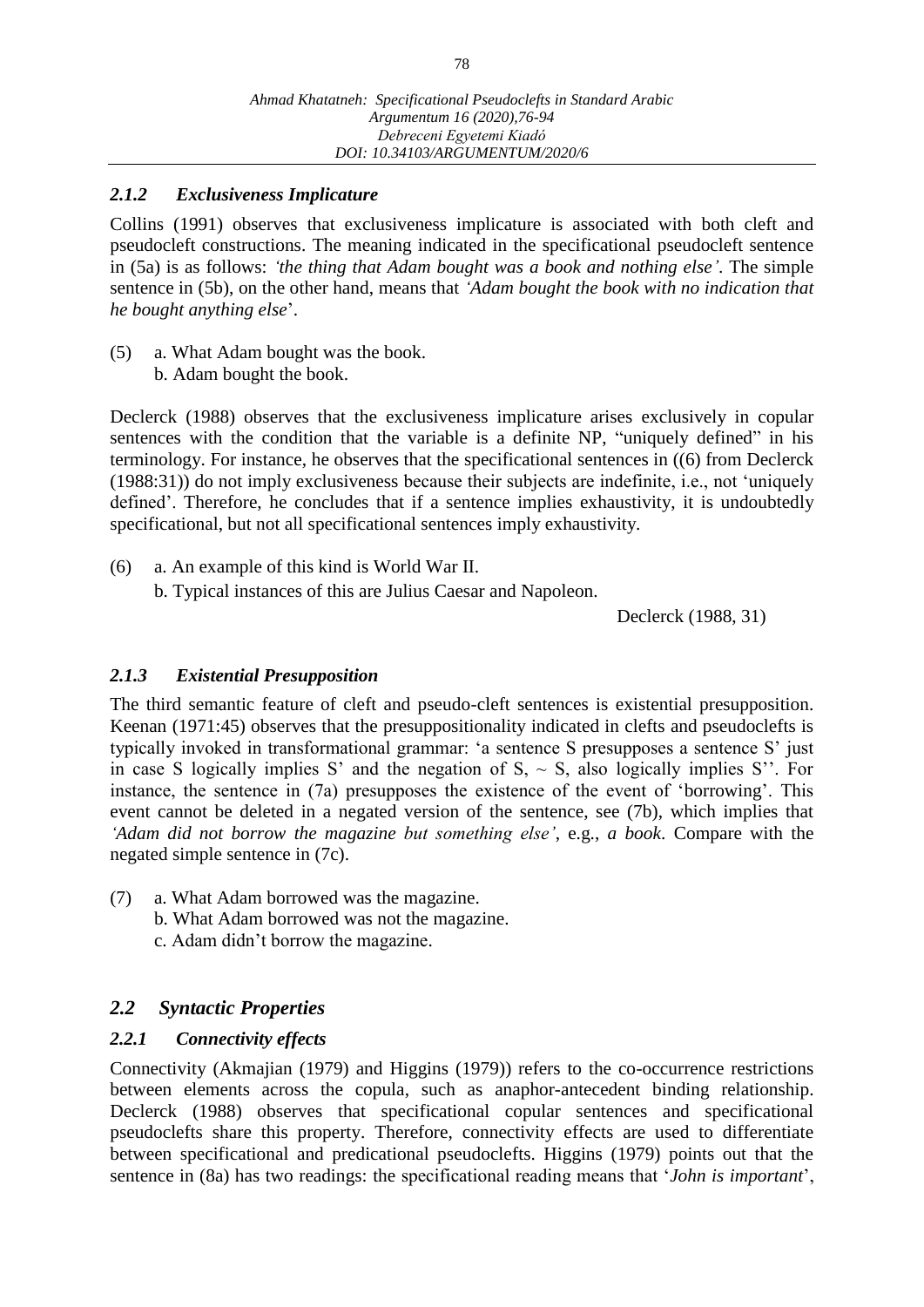79

and the predicational reading means that *'what John stands for is important'*. Furthermore, he observes that the sentence highlighting reflexive connectivity in (8b) is unambiguously specificational while (8c) is predicational.

| (8) | a. What John is is important.                           |                   |  |
|-----|---------------------------------------------------------|-------------------|--|
|     | b. What <i>John</i> is is important to <i>himself</i> . | [specificational] |  |
|     | c. What <i>John</i> is is important to <i>him</i> .     | [predicational]   |  |

Higgins (1979)

Specificational pseudoclefts also show a variety of other types of connectivity effects such as reciprocal connectivity (see (9) (from Declerck 1988: 52)), reflexive connectivity (see (10) Higgins 1979), principle C connectivity (see (11) Heycock and Kroch (1999) and negative polarity item connectivity in (12) from Akmajian( 1979). However, negative polarity item connectivity differs from other types of connectivity effects in that it can exclusively appear in specificational pseudoclefts, in which the relative clause precedes the highlighted element (cf. (12a) and (12c) from Den Dikken (2017: 24)). Specificational pseudoclefts also show other types of connectivity effects such as case connectivity, quantifier connectivity, scope connectivity, see Den Dikken (2017) for the discussion.

| (9)  | a. What they did was kiss each other.<br>b. *What they did was surprising to each other.               | [specificational]<br>[*predicational] |
|------|--------------------------------------------------------------------------------------------------------|---------------------------------------|
| (10) | a. What <i>John</i> is is important to <i>himself</i> .<br>b. What <i>John</i> is is important to him. | [specificational]<br>[predicational]  |

- (11) a. ∗What *he* had said to Mary was that she had been lying to *John*. [specificational] b. What *he* had said to Mary was an embarrassment to *John*. [predicational]
- (12) a. What I have never noticed is any signs of dissatisfaction. [specificational] b. \*What I had never noticed was noticed by any of us. [\*predicational] c. \*Any signs of dissatisfaction is What I have never noticed

#### *2.2.2 Reversibility*

Reversibility is a process in which the predicate of the sentence appears before the subject. Specificational pseudoclefts show two orders, wh<XP illustrated in (13a) and  $XP < wh$ illustrated in (13b). Predicational pseudoclefts, on the other hand, are not reversible (cf. (13c) and (13d).

- (13) a. What Adam borrowed was the magazine.
	- b. The magazine was what Adam borrowed.
	- c. What we watched yesterday was boring.
	- d. \*Boring was what we watched yesterday.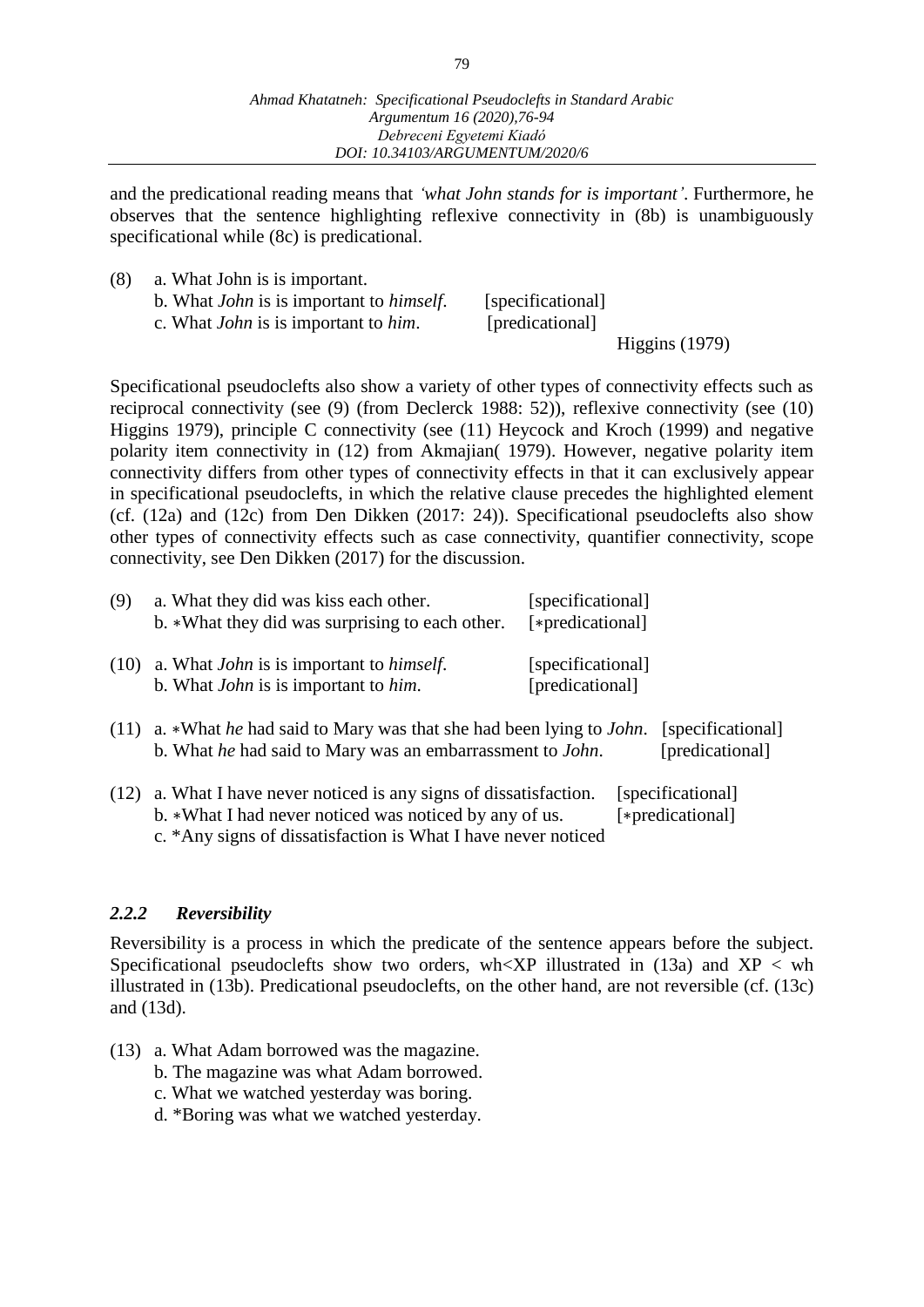#### **3 Arabic Clefts**

Standard Arabic (SA) wh-clefts have a structure which consists of the focus phrase, followed by a copular pronoun *hu* 'he' or the past simple copula *kan* 'was' (which are in complementary distribution), followed by a free relative or the relative marker (RM*) il[aði](https://en.wikipedia.org/wiki/Voiced_dental_fricative) '*that', (14) is illustrative. Different scholars, namely Cheng (1991), Ouhalla (1999) and Abdel-Razaq (2015) proposed that this schema matches English clefts. In the next subsections, I will address two of these proposals, namely Ouhalla (1999) and Abdel-Razaq (2015), and I will point out that such accounts are problematic. *More specifically,* I will argue that the label "clefts" in SA is a misnomer and that the structure in (14) represents specificational pseudoclefts.

(14) [ðl](https://en.wikipedia.org/wiki/Voiced_dental_fricative)k al-kitab-u hu/kan ma/ il[aði](https://en.wikipedia.org/wiki/Voiced_dental_fricative) ashtarat-hu Mariam This the-book-NOM PRON/was what/that buy-(it) Mariam 'This book is/was what Mariam bought.'

## *3.1 Previous Accounts*

#### *3.1.1 Ouhalla (1999)*

Ouhalla (1999) proposes that the structure in (14) above is similar to English clefts. In his analysis, he identifies *it* as an expletive subject, of which SA has no equivalent. He also suggests that SA clefts have a structure similar to specificational copular sentences. *In particular, he provides an analysis* based on Moros (1990) small clause structure featuring the focused constituent and the relative clause. The focused constituent is then proposed to move to the subject position. According to this analysis, the difference between English and SA clefts is associated with the movement process. He demonstrates that the focused XP does not move in English. *As a result*, expletive *it* is inserted in the subject position (Chomsky 1986). *In SA clefts, on the other hand,* no expletive is inserted because the focused constituent moves to the subject position.

Ouhalla also investigated the relationship between PRON and information structure. Specifically, he suggests following Doron's (1986) proposal for Hebrew, that the pronoun is the realization of the focus feature. He supports his claims by showing that in some SA dialects, e.g. Morrocan Arabic, PRON can carry the focal stress, (15) is illustrative (from Ouhalla (1999):354). Ouhalla also proposes that the PRON is a realization of agreement/inflection. These proposals have much to commend on but also raise many problems.

(15) Ana HIYYA allti llafat l-ktab I.1sf PRON.3sf that wrote the-book 'I am the one who wrote the book.'

Edwards (2006) discusses these arguments proposed by Ouhalla. Edwards shows that PRON cannot be a realization of INFL. PRON shows agreement for gender and number while the person feature is neutralized, i.e. invariably shows 3rd person agreement (see (15) above), which contrasts with the standard subject-verb and verbal copula agreement (cf. 16). As opposed to the PRON, the copula inflects for person number and gender. He also observes that in SA specificational copular sentences, not only the PRON can be focused, but also any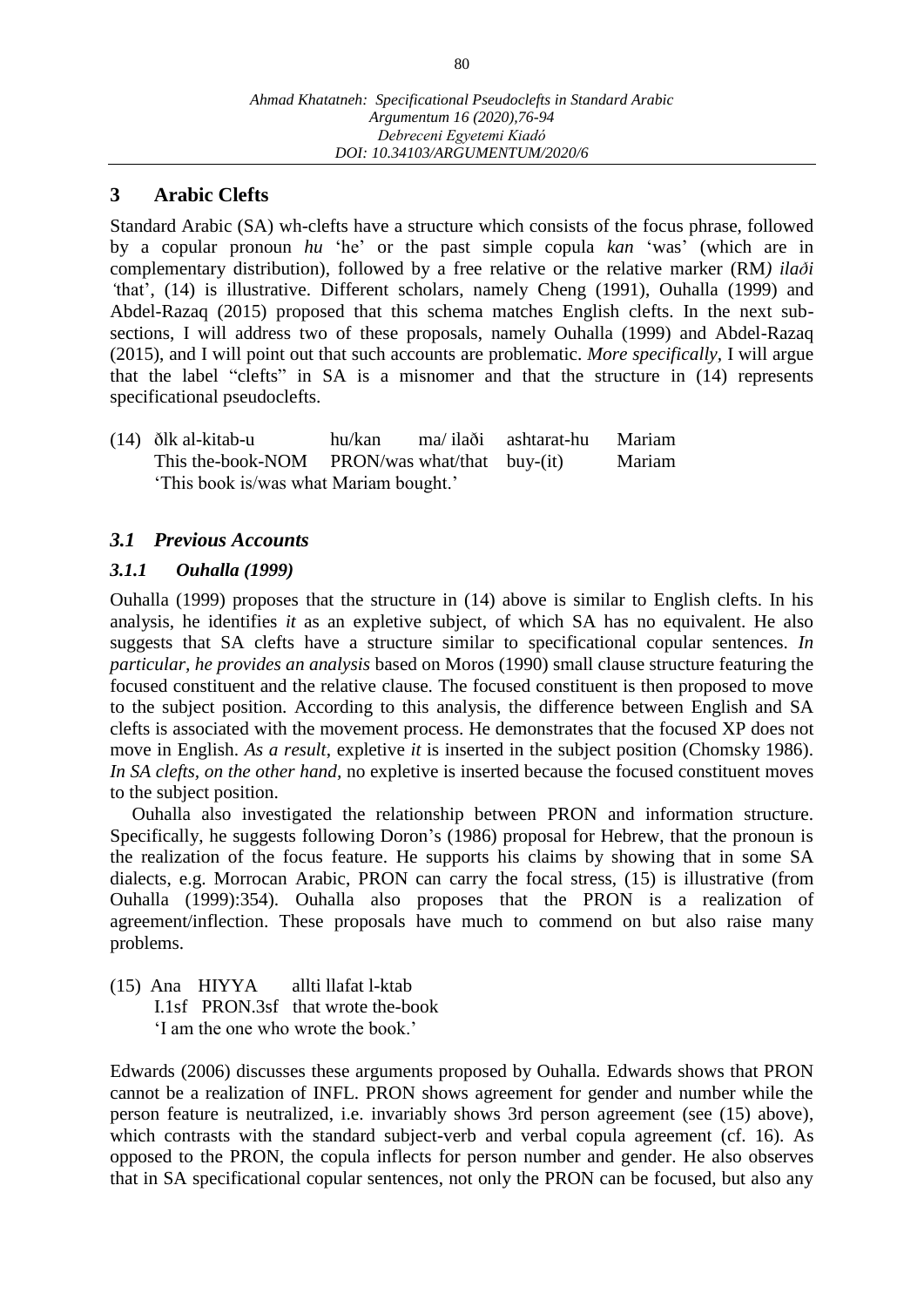of the NPs featured in the sentence. In (17), for instance, '*Nadia*' can be focused to assert that *'Nadia is the winner, not anyone else'*. Likewise, *'the winner'* can also be focused to indicate that *'Nadia is not the loser'*, for example. Therefore, he concludes that PRON cannot be associated with focus.

- (16) Nħn kona n-aqrʔ We.1pm PRON.1pm read 'We were reading.'
- (17) Al-fa2zah HIYYA Nadia The winner PRON Nadia 'The winner is Nadia.'

Edwards (2006:15)

## *3.1.2 Abdel-Razaq (2015)*

Abdel-Razaq's (2015) analysis draws an analogy between left dislocated equative copular sentences (see  $(18)$ ) and the cleft structure, which consists of focus + pronoun+ relative clause, in (19). His analysis capitalizes on the fact that the pronoun appears in both of the structures. Abdel-Razaq adopts the predicational shell framework (PredP), proposed by Bowers (1993, 2001), Chomsky (2000), and Adger and Ramchand (2003).

(18) Ali hu l-muddarise Ali PRON the-teacher 'Ali is the teacher.'

Abdel-Razaq (2015:194)

(19) **Nada hii Illi Majdi tjwaaz-ha** Nada PRON that Majdi married-her 'It is Nada that Majdi married' Abdel-Razaq (2015:194)

Abdel-Razaq (2015) claims that the subject of the copular sentence is base-generated in Spec,TP while the pronoun is base-generated in Spec,PredP, as illustrated in (20a). Concerning the structure of wh-clefts, he suggests a similar structure, with the difference that the predicate is a free relative DP, see (20b).

(20) a. Arabic dislocated equative copular structure (Abdel-Razaq (2015:197))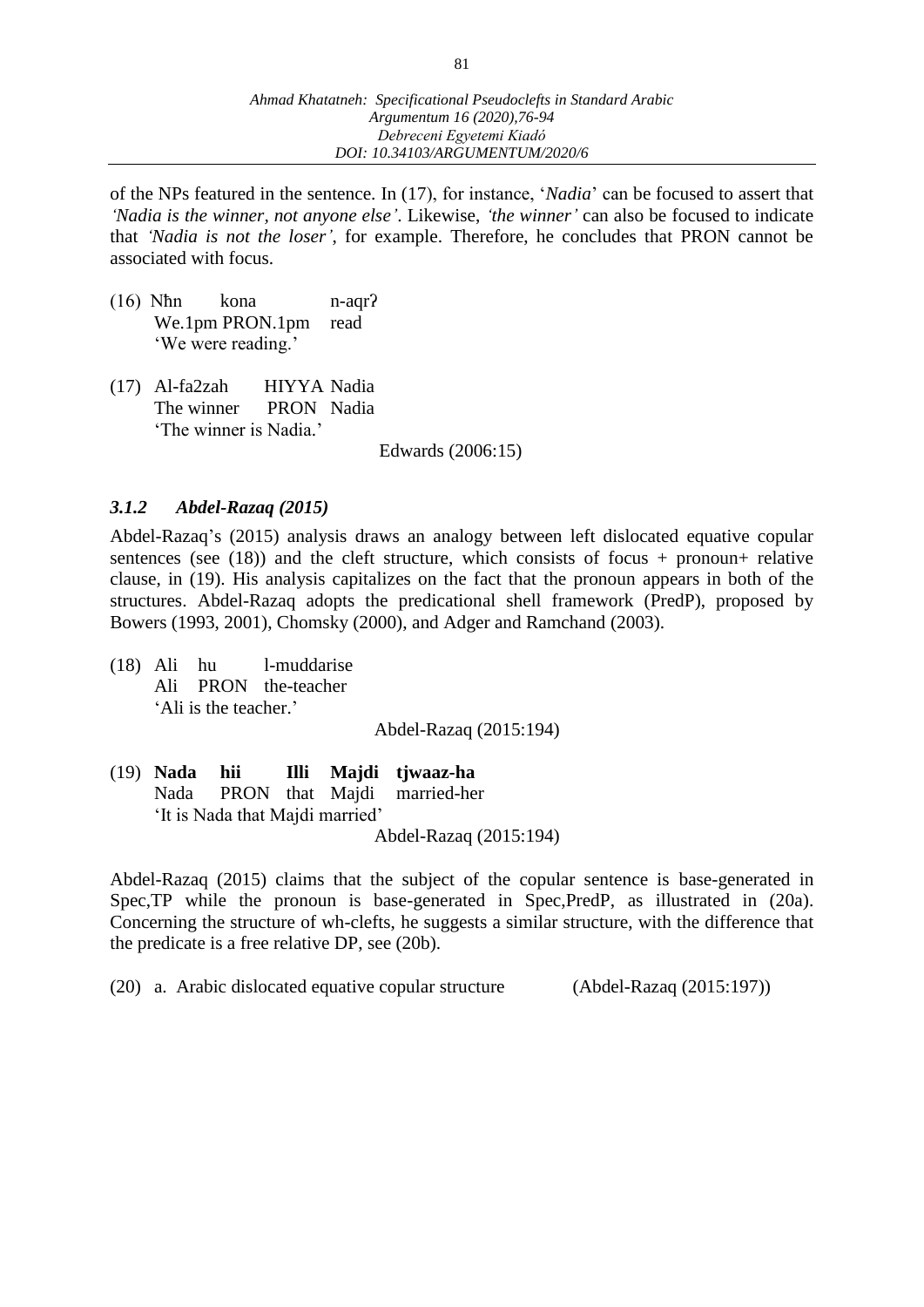

b. Arabic cleft structure (Abdel-Razaq (2015:197))



This analysis overcomes some problematic issues in Ouhalla's analysis, e.g. that the PRON is the realization of agreement or inflection. However, it does not account for the fact that the pronoun *hu* 'he' and the past copula *kan* 'was' are in complementary distribution, (as (14) repeated below shows). Furthermore, neither analyses cited above, namely Ouhalla (1999) or Abdel-Razaq (2015) accounts for the specificational pseudocleft properties that SA clefts show, as we will see in section (3.2) below.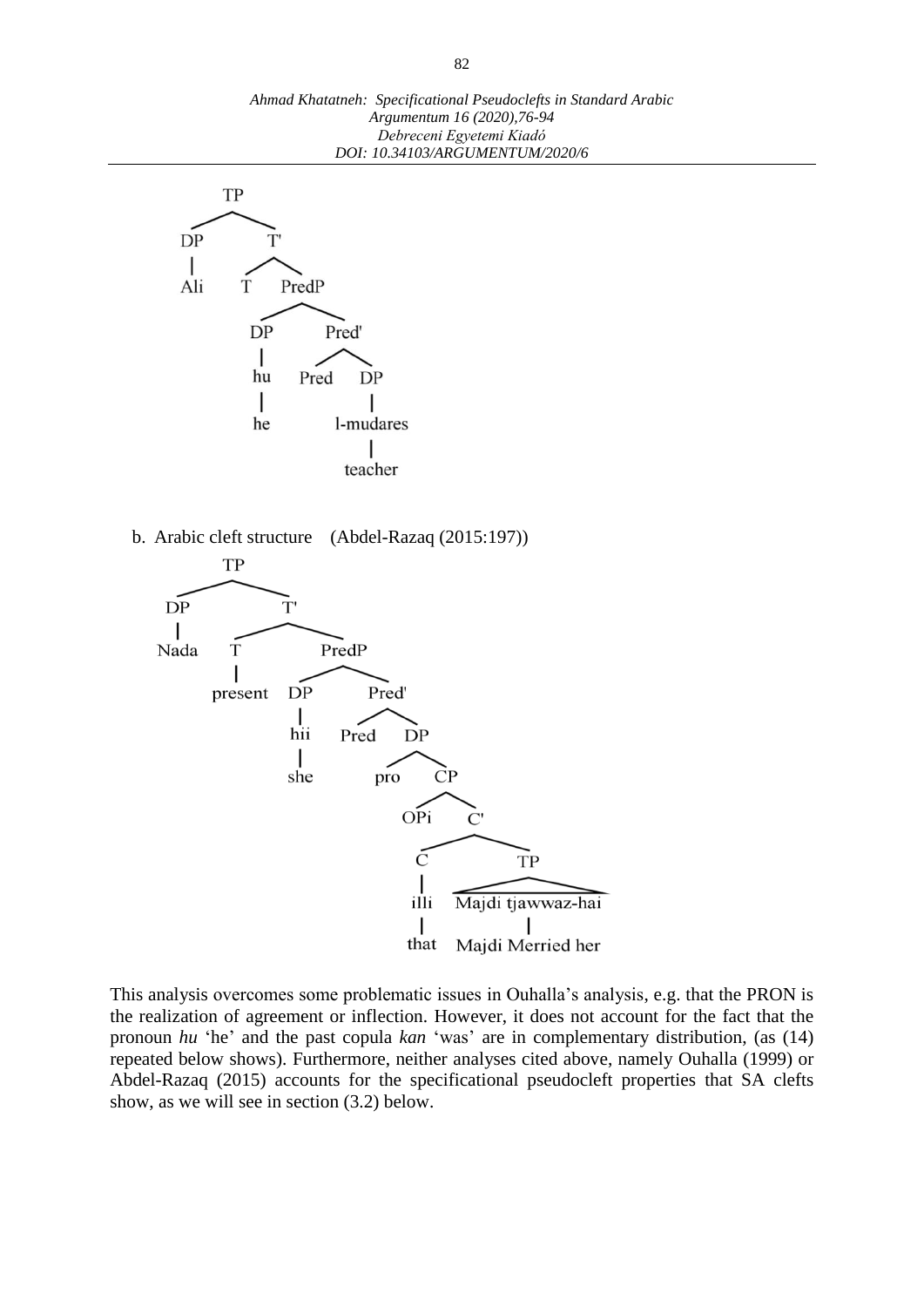(14) [ðl](https://en.wikipedia.org/wiki/Voiced_dental_fricative)k al-kitab-u hu/kan ma/ il[aði](https://en.wikipedia.org/wiki/Voiced_dental_fricative) ashtarat-hu Mariam This the-book-NOM PRON/was what/that buy-(it) Mariam 'This book is/was what Mariam bought.'

## *3.2 Investigation of Specificational Pseudocleft Properties*

In this section, I shall investigate the syntactic and semantic properties of the structure in (14). Section  $(3.2.1)$  investigates the interpretive properties: the exclusiveness implicature and the existential presupposition. Section (3.2.2) investigates the syntactic properties: reversibility and connectivity.

#### *3.2.1 Interpretive Properties*

The exhausitivity implicature (see section (2.1.2)) and existential presupposition (see section (2.1.3)) are shared properties of clefts and pseudoclefts. Therefore, these two semantic features can not be used to prove if the structure in (14) represents cleft or pseudocleft. However, according to the exhaustivity implicature, the senten'ce in (14) implies that '*Mariam bought this book and nothing else*'. The simple sentence in (21), on the other hand, means that Mariam bought this book with no indication that she bought anything else.

(21) Mariam ashtar-a[tðl](https://en.wikipedia.org/wiki/Voiced_dental_fricative)k al-kitab-u Mariam bought that the-book 'Mariam bought this book'

The structure in (14) is also associated with existential presupposition. It presupposes the event of '*buying*'. This event cannot be deleted in a negated version of the sentence (see (22a)). The sentence in (22a) implies that '*Mariam did not buy that book but something else*', e.g., *newspaper*. Compare also with the negated simple sentence (cf. (22b)) in which negating the verb deletes the whole event.

- (22) a. [ðl](https://en.wikipedia.org/wiki/Voiced_dental_fricative)k al-kitab-u laysa hu ma/ il[aði](https://en.wikipedia.org/wiki/Voiced_dental_fricative)ashtarat-hu Mariam This the-book-NOM not PRON what/that buy-(it) Mariam 'This book is not what Mariam bought.'
	- b. Mariam lam tashtari [ðl](https://en.wikipedia.org/wiki/Voiced_dental_fricative)k al-kitab Mariam not bought that the-book 'Mariam did not buy that book.'

#### *3.2.2 Syntactic Properties*

Just like English specificational pseudoclefts, SA clefts can have two patterns:  $XP <$  wh order (illustrated in (23a)) and wh<XP order (illustrated in (23b)). I will revisit this issue in section four in more detail. SA predicational pseudoclefts, on the other hand, are irreversible, just like those of English (cf. (24a) and (24b).

(23) a. [ðl](https://en.wikipedia.org/wiki/Voiced_dental_fricative)k al-kitab-u hu/kan ma/ il[aði](https://en.wikipedia.org/wiki/Voiced_dental_fricative) ashtarat-hu Mariam This the-book-NOM PRON/was what/that buy-(it) Mariam 'This book is/was what Mariam bought.'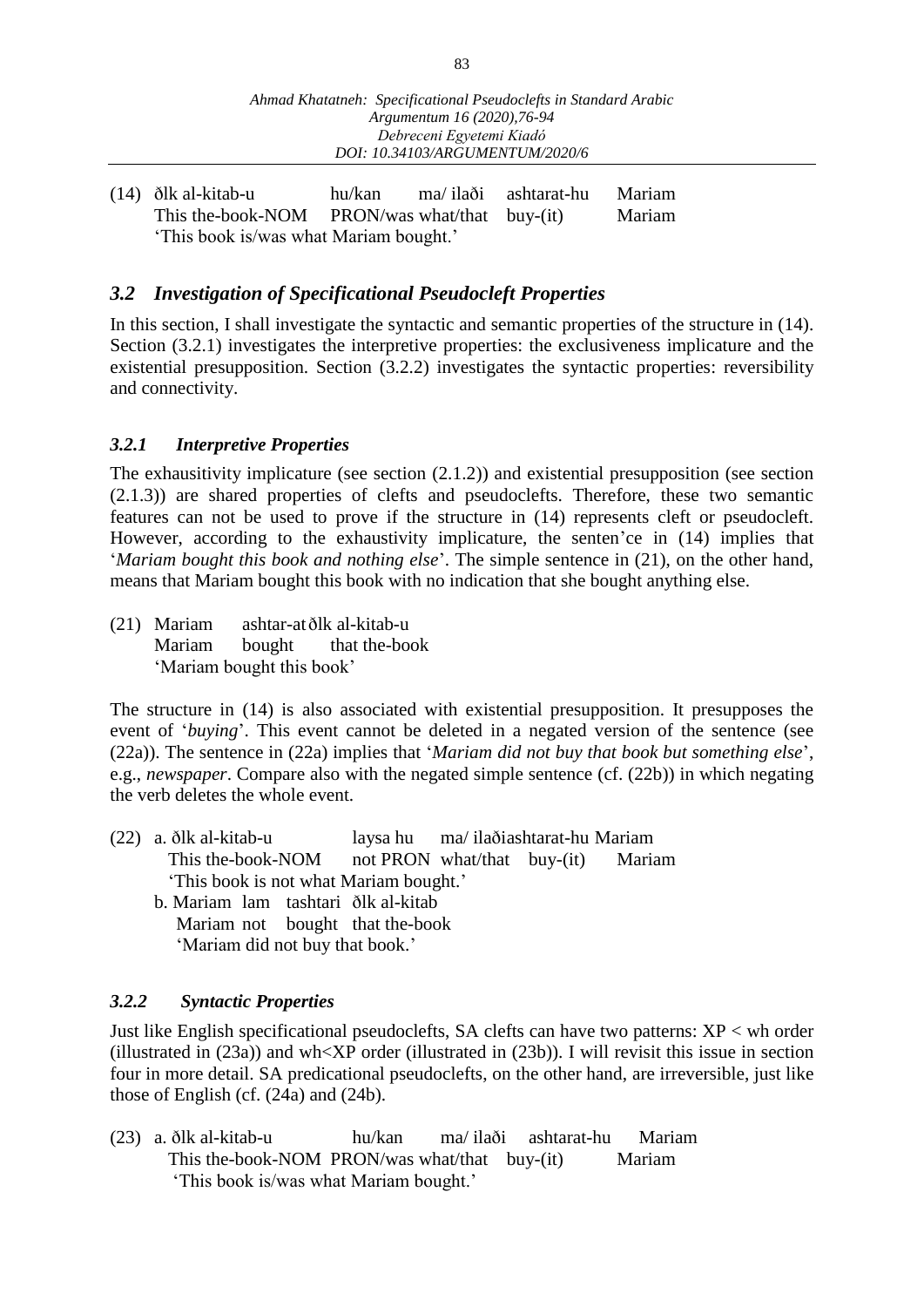- b. ma/ ila[dð](https://en.wikipedia.org/wiki/Voiced_dental_fricative) ashtarat-hu Mariam hua/kan [ðl](https://en.wikipedia.org/wiki/Voiced_dental_fricative)k al-kitab-u what/that buy-(it) Mariam PRON/ was this -thebook 'What Mariam bought is/was this book.'
- (24) a. Ma  $\vartheta$ f $a$  Adam l-mariam (hu\*) / kan Hlwan dʒdan What offered Adam to-Mariam (PRON\*)/ was sweet very 'What adam offered Mariam (is\*)/was so sweet.'
	- b. \*Hlwan dʒdan (hu\*) / kan Ma *ʔ*stˤa Adam l-mariam sweet very (PRON\*)/ was what offered Adam to-Mariam '\*Too sweet is/was what Tom offered Sue'

The structure I argue as specificational pseudoclefts also show reflexive connectivity (see (25)) and reciprocal connectivity (see (26)) in wh<XP and XP<wh orders. Negative polarity item connectivity in (27), on the other hand, is exclusively licensed in the structure which features wh<XP exclusively.

- (25) a. man ʔ-ðhaito kann nafsi / \*nafseh Who I-hurt Was myself / \*himslef 'The one I hurt was myself/ \*himself' b. nafsi / \*nafseh (hu\*) /kan man ʔ-ðhaito myself / \*himself (PRON\*) /was who I-hurt
	- 'Myself/ \*Himself' was the one I hurt'
- (26) a. Ma fʕluh kan taqbil bʕdhm albʕd what They-did was kiss each other 'What they did was kissing each other.'
	- b. Taqbil bʕdhm albʕd kan ma fʕluh Kiss each other was what they-did 'Kissing each other was what they did.'
- (27) a. ma lam ʔlahizh hu ʔy ʕlamat ʕdm alrada what not I-noticed PRON any signs no satisfaction 'What I have never noticed is any signs of dissatisfaction.' b. \*ʔy ʕlamat ʕdm alrada hu ma lam ʔlahizh
	- any signs no satisfaction PRON what not I-noticed '\*Any signs of dissatisfaction is what I have never noticed.'

To recap, these properties discussed above are distinctive features particular to specificational pseudoclefts. Since the structure under study, which was analyzed by Arab scholars as clefts, shows reversibility and connectivity, I conclude that the term 'SA cleft' is a misnomer and that this structure represents specificational pseudoclefts.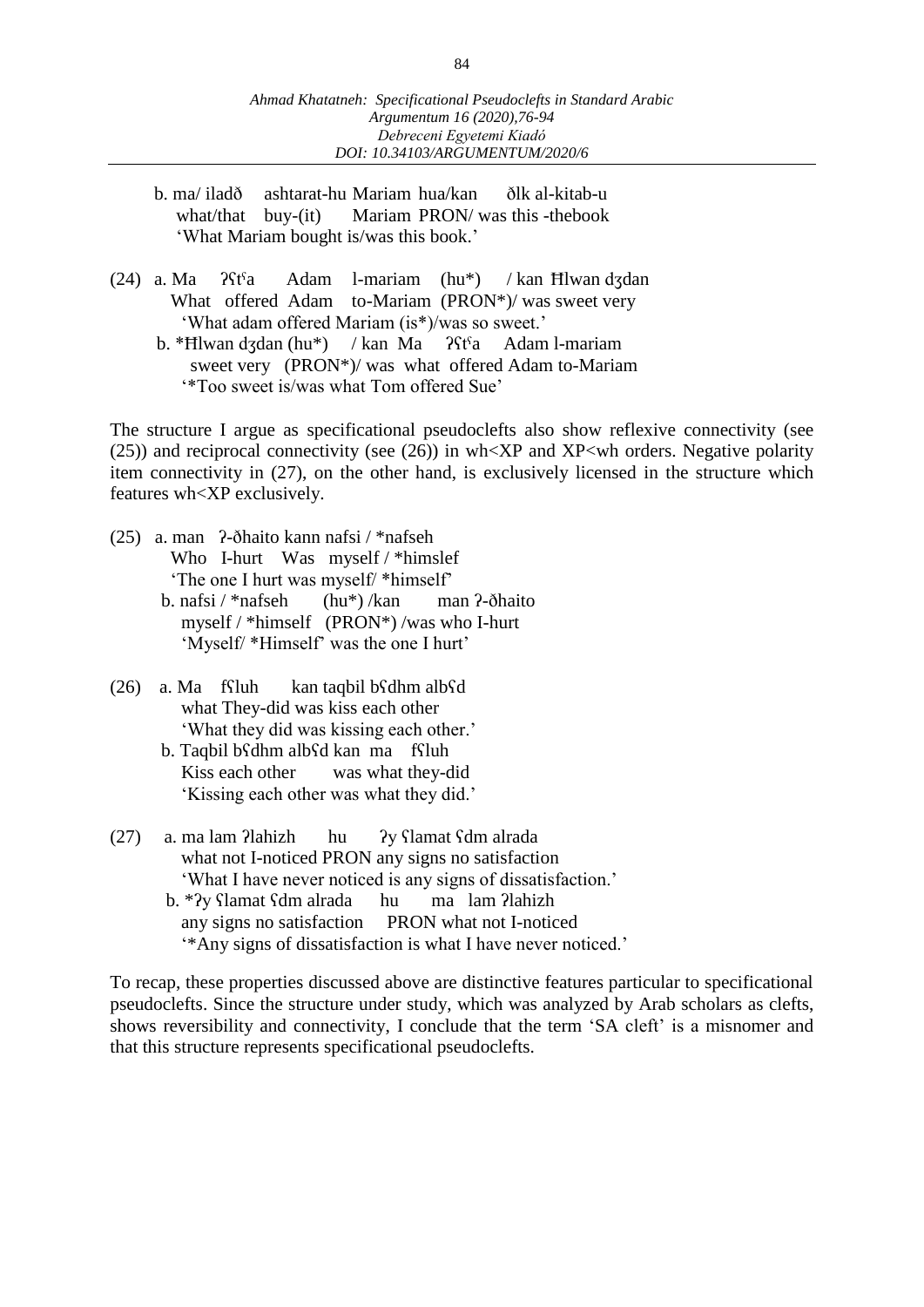## **4 Reversibility Revisited**

Though at first sight the reverse patterns may fall out straightforwardly of the reversibility property associated with specificational predication, in this section, I advance a different analysis to account for the reversibility and NPI connectivity facts demonstrated in section (3.2). In particular, I will argue that the reversibility claimed above is only superficial and that the two specificational pseudocleft structures with  $XP<$ wh (23a) and wh $XP$  (23b) orders, have different sources.

(23) a. [ðl](https://en.wikipedia.org/wiki/Voiced_dental_fricative)k al-kitab-u hu/kan ma/ il[aði](https://en.wikipedia.org/wiki/Voiced_dental_fricative) ashtarat-hu Mariam This the-book-NOM PRON/was what/that buy-(it) Mariam 'This book is/was what Mariam bought.' b. ma/ ila[dð](https://en.wikipedia.org/wiki/Voiced_dental_fricative) ashtarat-hu Mariam hua/kan [ðl](https://en.wikipedia.org/wiki/Voiced_dental_fricative)k al-kitab-u what/that buy-(it) Mariam PRON/ was this -thebook 'What Mariam bought is/was this book.'

To account for the two structures in (23a) and (23b), I adopt an analysis proposed by Den Dikken, Meinunger, and Wilder (2000) (see (28)); according to which the two orders in (28a) and (28b) of specificational pseudoclefts have two representations: 'Type A' and 'Type B'.

#### (28) Den Dikken, Meinunger, and Wilder *(*2000:44*):*

"Type A" specificational pseudoclefts

• feature as their major constituents a *wh*-clause and a full IP (which is subject to optional ellipsis);

• have wh  $\langle$  XP orders only;

• exhibit connectivity effects for negative polarity and case. Ex. *what John didn't buy was any wine.*

"Type B" specificational pseudoclefts

- feature as their major constituents a *wh*-clause and some XP
- have XP < wh orders only; Ex. *The magazine was what Adam borrowed.*
- do not exhibit connectivity effects for negative polarity. Ex. *\*Any wine was what nobody bought.*

#### *4.1 Specificational Pseudoclefts with wh<XP word order*

Type A specificational pseudoclefts, according to Den Dikken, Meinunger, and Wilder, are 'topic-comment' constructions in which the wh-clause acts as the topic and the value as the comment, the value is also a full IP involving optional PF ellipsis to the repeated material. The copula, in this analysis, is a 'relator' (in the terminology of Den Dikken (2006)), i.e. a functional head establishing a predication that, in the cases under investigation accommodates the wh-clause and the focused material in its minimal domain (29). Relators will be discussed in more detail in section (4.3).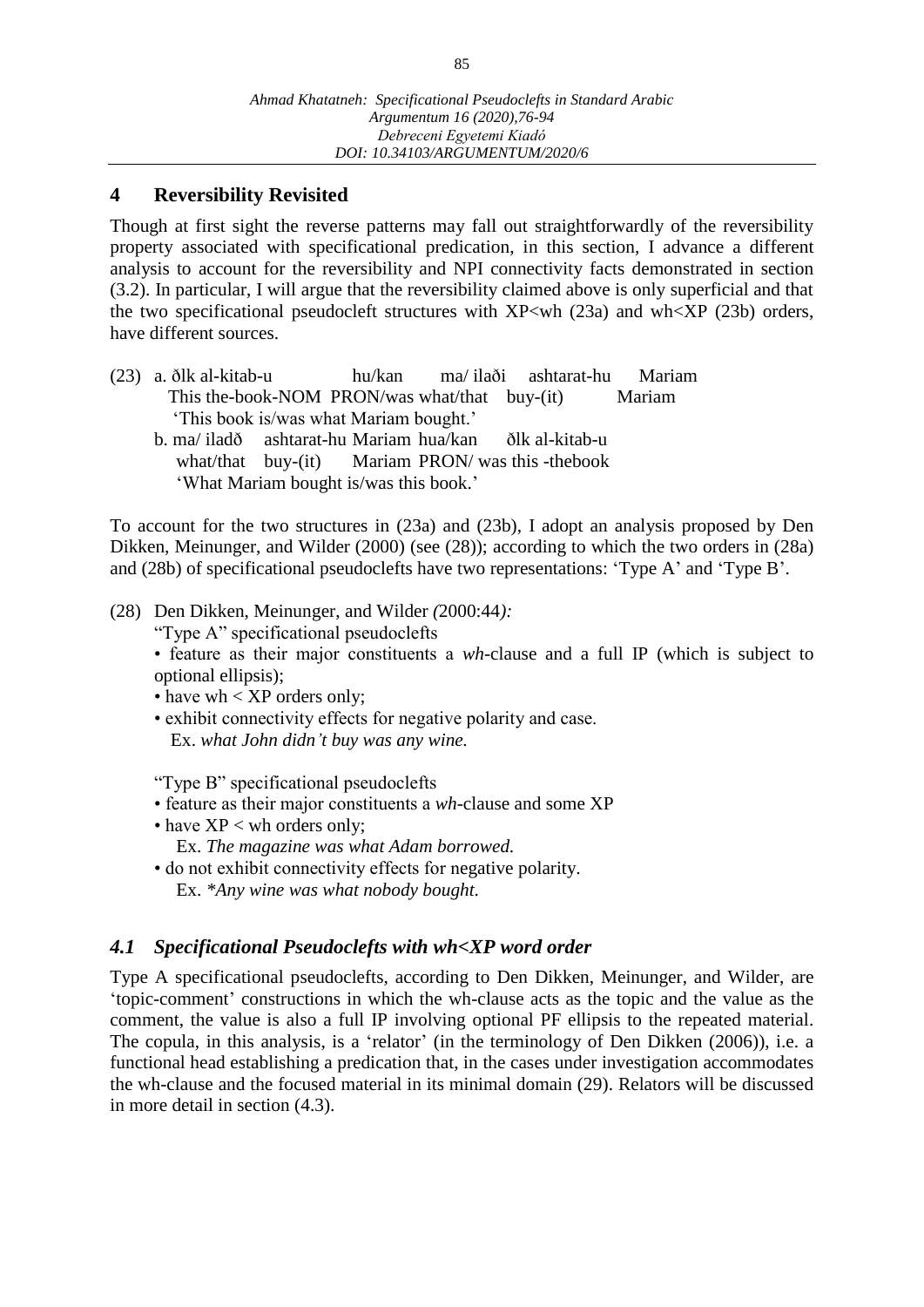(29) Den Dikken, Meinunger, and Wilder (2000:62)



This approach of specificational pseudoclefts takes the special status of NPI connectivity into consideration, as noted in sections 2.2.1 for English and 3.2.2 for SA. When the structure is reversed, connectivity is generally preserved (see reflexive connectivity in English (30)) and SA (25) repeated below). In the case of NPI, on the other hand, connectivity breaks down (cf. (31a) and (31b) from Den Dikken, Meinunger, and Wilder (2000:3)) and SA (cf. (27a) and (27b) repeated below). Den Dikken, Meinunger, and Wilde notes that specificational pseudoclefts behave like simple clauses in that NPIs must be licensed by a c-commanding negation, as illustrated in (32). The same can be said to be true for SA, as demonstrated (33). Nevertheless, they observe that specificational pseudoclefts refers to a strategy to establish the c-command relation across the copula differently from the one used by simple clauses.

(30) a. What John is is important to himself. (Reflexive connectivity) b. Important to himself is what John is.

- (25) a. man ʔ-ðhaito kann nafsi / \*nafseh Who I-hurt Was myself / \*himslef 'The one I hurt was myself/ \*himself'
	- b. nafsi / \*nafseh (hu\*) /kan man ʔ-ðhaito myself / \*himself (PRON\*) /was who I-hurt 'Myself/ \*Himself' was the one I hurt'
- (31) a. what John didn't buy was any wine. (NPI connectivity) b. \*Any wine was what nobody bought.
- (27) a. ma lam ʔlahizh hu ʔy ʕlamat ʕdm alrada what not I-noticed PRON any signs no satisfaction 'What I have never noticed is any signs of dissatisfaction.' b. \*ʔy ʕlamat ʕdm alrada hu ma lam ʔlahizh
	- any signs no satisfaction PRON what not I-noticed '\*Any signs of dissatisfaction is what I have never noticed.'
- (32) \* Any student did not come.
- (33) \*ʔy muhandes lam jʕmel b-al-mashroo any engineer not work in-the-project '\*any engineer didn't work in the project'.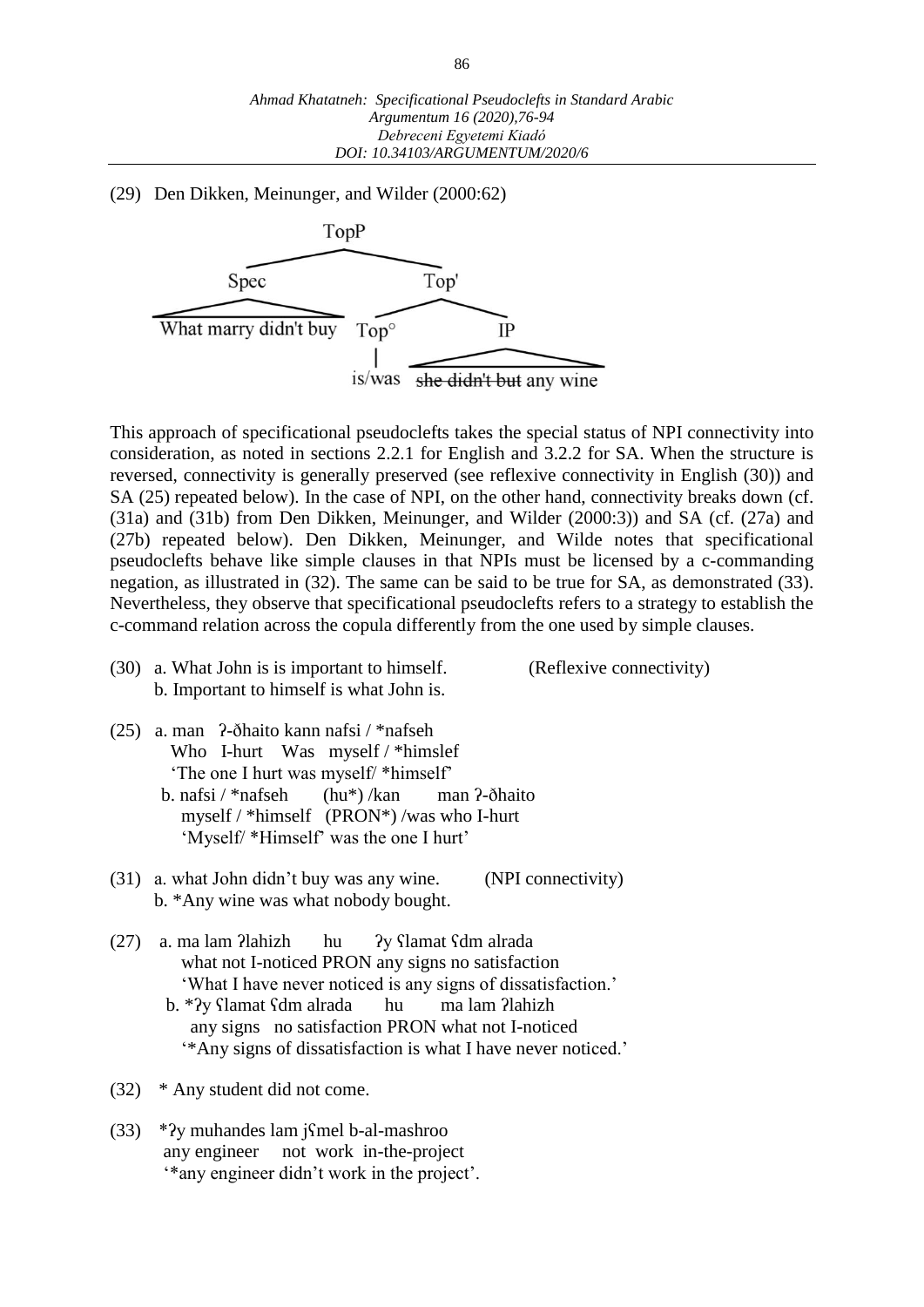They propose an ellipsis approach, in which the counterweight is a full IP reduced by PF ellipsis (see (34) from Den Dikken, Meinunger, and Wilder (2000:44). This approach ensures that a c-commanding negation licenses NPI within the focused constituent (the value).

(34) ? what John didn't buy was  $[p$  he didn't buy any wine

The status of the Wh-clause as Topic and the focused XP as a comment can also be validated for SA. First, SA specificational pseudoclefts restrict extraction from the wh-clause in ((23b) repeated below). This indicates that the position occupied by the wh-clause is in the A' domain, as illustrated in (35).

| (23)                                   |  |  |  |  | b. ma/ iladð ashtarat-hu Mariam hua/kan ðlk al-kitab-u |
|----------------------------------------|--|--|--|--|--------------------------------------------------------|
|                                        |  |  |  |  | what/that buy-(it) Mariam PRON/ was this -thebook      |
| 'What Mariam bought is/was this book.' |  |  |  |  |                                                        |

(35) \*man<sub>i</sub> ta-ataqed [Ma aatayt  $t_i$ ] hu al-ketab who you-think what I-gave PRON -the-book  $\cdot$ \*Who<sub>i</sub> do you think [what I gave t<sub>i</sub>] is the-Book?'

Furthermore, the counterweight of the 'topic-comment structure', e.g. *Ali* in ((36) from Farghal (1992:53)) is assigned the nominative case. The same is true for the value in (23b), i.e. *al-kitab* 'this the-book' is also assigned the nominative case. By comparison, it contrasts with the accusative case assigned to the post copular element *muSallim* 'teacher' in simple copular sentences in SA, (37) is illustrative.

- (36) Omar-un darbi-h Ali-un Omar-Nom beat-him Ali-Nom 'Omar, Ali beat him.'
- (37) al-rajul kann muʕallim-an the-man-Nom was teacher-Acc 'the man was a teacher.'

Besides, Farghal (1992) observes that embedding a topic-comment structure is grammatical in SA (see (38a)), I note the same observation for SA "type A" specificational pseudoclefts, as illustrated in (38b).

(38) a.ʔ-zˤunu ʔna ʕmar-an darba-h ali-un I-think that omar-ACC beat-him ali-Nom 'I think that Omar, Ali beat him.' b.ʔ-zˤunu ʔna ma/ ila[dð](https://en.wikipedia.org/wiki/Voiced_dental_fricative) ashtarat-hu Mariam hua/kan [ðl](https://en.wikipedia.org/wiki/Voiced_dental_fricative)k al-kitab-u I-think that what/that buy-(it) Mariam PRON/ was this-the-book-NOM 'I think that what Mariam bought was this book.'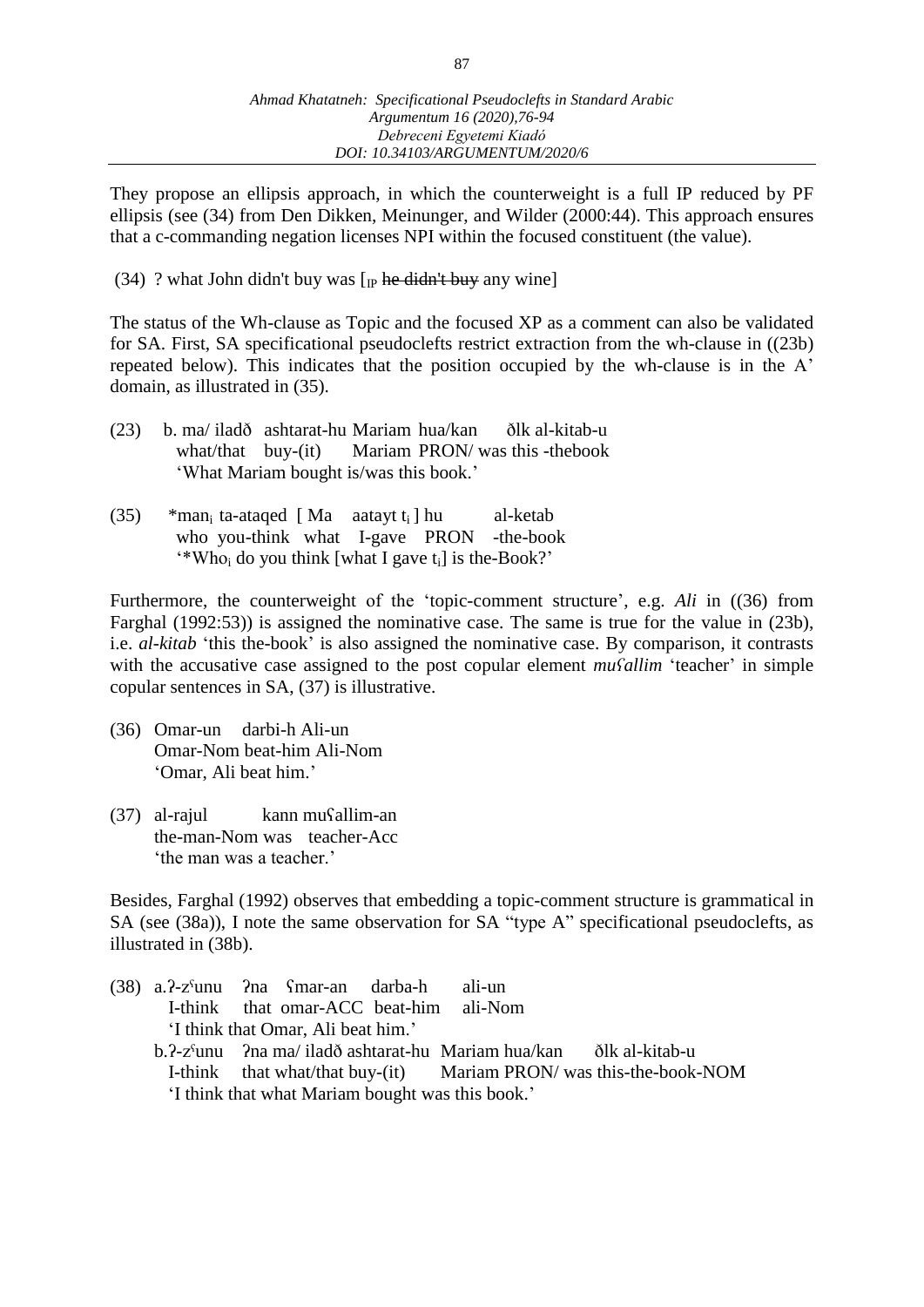## *4.2 Specificational Pseudoclefts with XP<wh word order*

Den Dikken (2017) notes that there is considerable confusion in the literature about the position occupied by the focused XP. For example, Heggie (1988) argues that the highlighted (focused) XP is raised to SpecCP. Heycock (1994), Moro (1997), Den Dikken, Meinunger, and Wilder (2000) (for their "type B" structure), Mikkelsen (2005), Den Dikken (2006), on the other hand, argue that the focused XP occupies the structural subject position (SpecIP).

I propose an analysis of the SA specificational pseudoclefts featuring XP<wh order similar to Den Dikken, Meinunger, and Wilder (2000) "Type B" specificational pseudoclefts. They propose a structure in which the focused phrase and the relative clause generate a small clause, see (39). On the surface, however, the underlying subject of the small clause is claimed to be raised to the pre-copular position of the sentence, i.e. the structural subject position.

(39) … *be* [SC [Subj XP] [Pred *Wh*-clause]]

Den Dikken, Meinunger, and Wilder (2000: 48)

Similarly, the focused XP in XP<wh pattern shows properties analogous to the structural subject. First, in SA definite NP subjects can occur in preverbal position (Subject Verb Object (SVO)) and postverbal position (Verb Subject Object (VSO)). However, indefinite subjects have a more restricted distribution than definite subjects. In particular, indefinite NP subjects in SA are not allowed in the preverbal position (cf. (40a) and (40b)). SA pseudoclefts impose similar restrictions on the focused XP in the initial position, as illustrated in (41).

- (40) a. l-walad /\*walad qara al-ketab (SVO) the-boy/ boy read the-book b. qara l-walad / walad al-ketab read the-boy/ boy al-ketab (VSO)
- (41) \* ketab-u hu ma ashtarat-hu Mariam book-NOM PRON what buy-(it) Mariam 'a book is what Mariam bought'.

Furthermore, the extraction of the focused XP is permitted, which proves that the position occupied by the focused XP is an A-position, as illustrated in (42).

(42) ma<sup>i</sup> [ti]Hu ma ashtarat-hu Mariam What  $[t_i]$  PRON what buy-(it) Mariam 'What is the thing which Mariam buy?'

#### *4.3 The Pronoun as Relator*

I have pointed out in section (4.1) that Den Dikken, Meinunger, and Wilder (2000) acknowledge the copula as a relator or a functional head that accommodates the subject and the predicate of the sentences in its minimal domain. Den Dikken (2006) notes that copular sentences of all types should feature this relator, which also mediates the semantic relation between the two constituents. On the nature of the relator, Den Dikken observes that any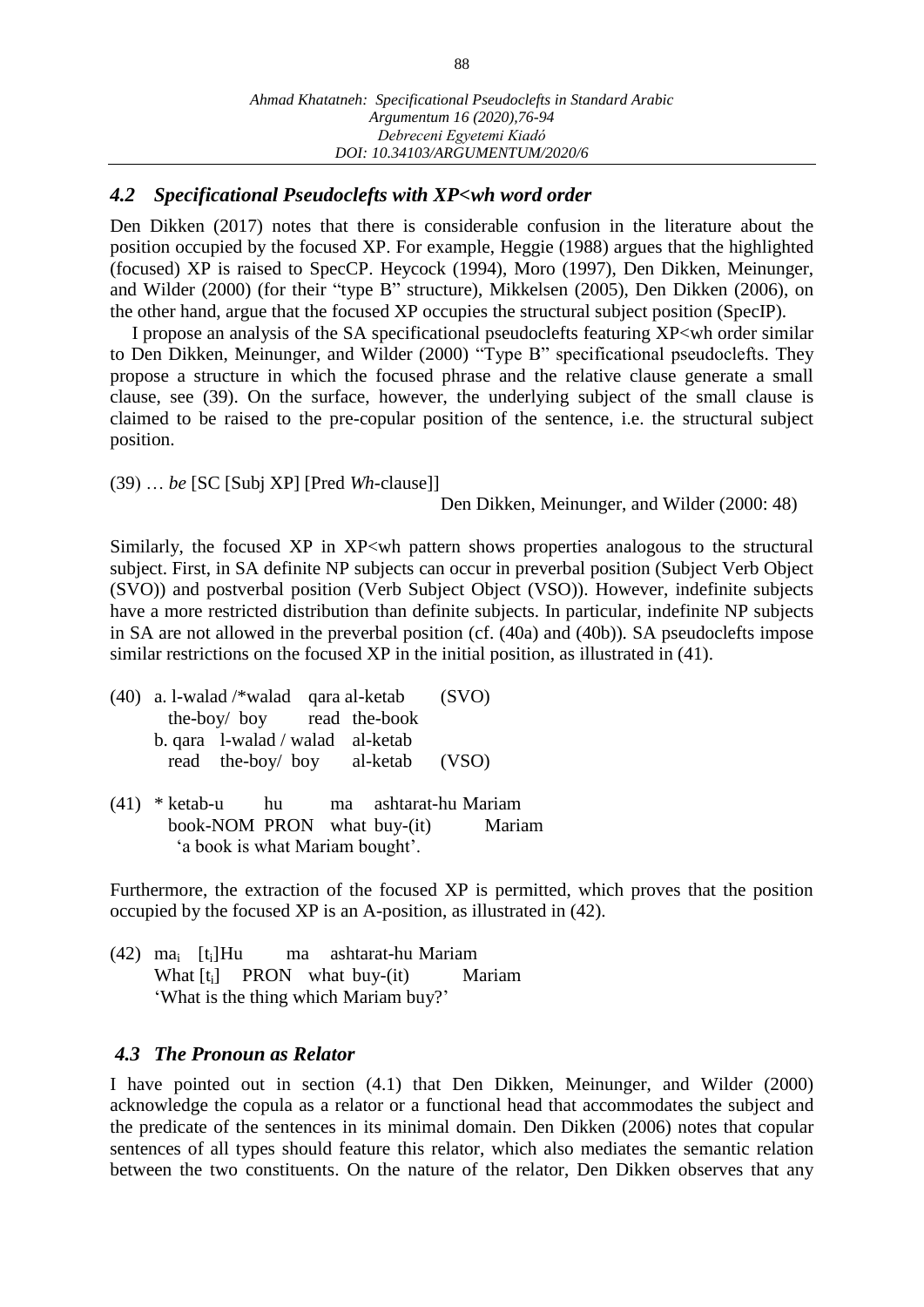functional head can be a relator, e.g. copulas, null aspectual heads or prepositions (see (43) from Den Dikken (2006:16)).

| $(43)$ a. The earth must be round | (copula)      |
|-----------------------------------|---------------|
| b. They take him for a fool       | (preposition) |
| c. John walks                     | (Tense)       |

In fact, different elements are assumed to perform the function of the relator crosslinguistically, such as personal pronouns in Berber and Hebrew (see (44) and (45), respectively) and demonstrative pronouns in Russian (see (46)).

(44) TAMGHART-A ay yzrin Mohand woman-DEM PRON.INDEF see.PST.PART Mohand 'THIS WOMAN saw Mohand'

(Berber, Ouhalla (1993: 479))

(45) dani \*(hu) mar yosef. dani PronMasc.Sg mr yosef

'Dani is Mr Yosef.' (Hebrew, Rothstein (2001:207))

(46) Mark Twain – \*(ėto) Samuel Clemens. Mark T.Nom this Samuel C.Nom 'Mark Twain is Samuel Clemens.'

(Russian, Geist : (2008: 11)).

Adopting this analysis for the pronoun in SA specificational pseudoclefts has advantages over other analyses, such as Ouhalla (1999) and Abdel-Razaq (2015) proposals discussed in section (3.1). Realizing the pronoun as a functional head 'relator' can better account for the distributional facts noted above between the pronoun and the past simple copular *kan* 'was', see (23b) repeated below.

(23) b. ma/ ila[dð](https://en.wikipedia.org/wiki/Voiced_dental_fricative) ashtarat-hu Mariam hua/kan [ðl](https://en.wikipedia.org/wiki/Voiced_dental_fricative)k al-kitab-u what/that buy-(it) Mariam PRON/ was this -thebook 'What Mariam bought is/was this book.'

However, the argument for the pronoun as a relator may raise a problem for SA and Russian, given that in some types of copular sentences, the pronoun and demonstrative pronoun are excluded. Notably, in SA present simple copular sentences, the pronoun *hu* 'he' is excluded in predicational sentences (47a) and available in specificational and equative copular sentences (47b) and (47c), respectively. In Russian, on the other hand, the demonstrative pronoun *ėto* 'this' is excluded in predicational and specificational sentences (48a) and (48b), respectively. The pronoun is only available in equative copular sentences. Furthermore, in SA and Russian past simple copular sentences, a form of the copula is used. Table (1) below shows the distribution of pronoun *hu* 'he' and the past copula *kan* 'was' in SA, and the demonstrative pronoun ėto 'this' and the past copula byla 'was' in predicational, specificational and equative copular sentences.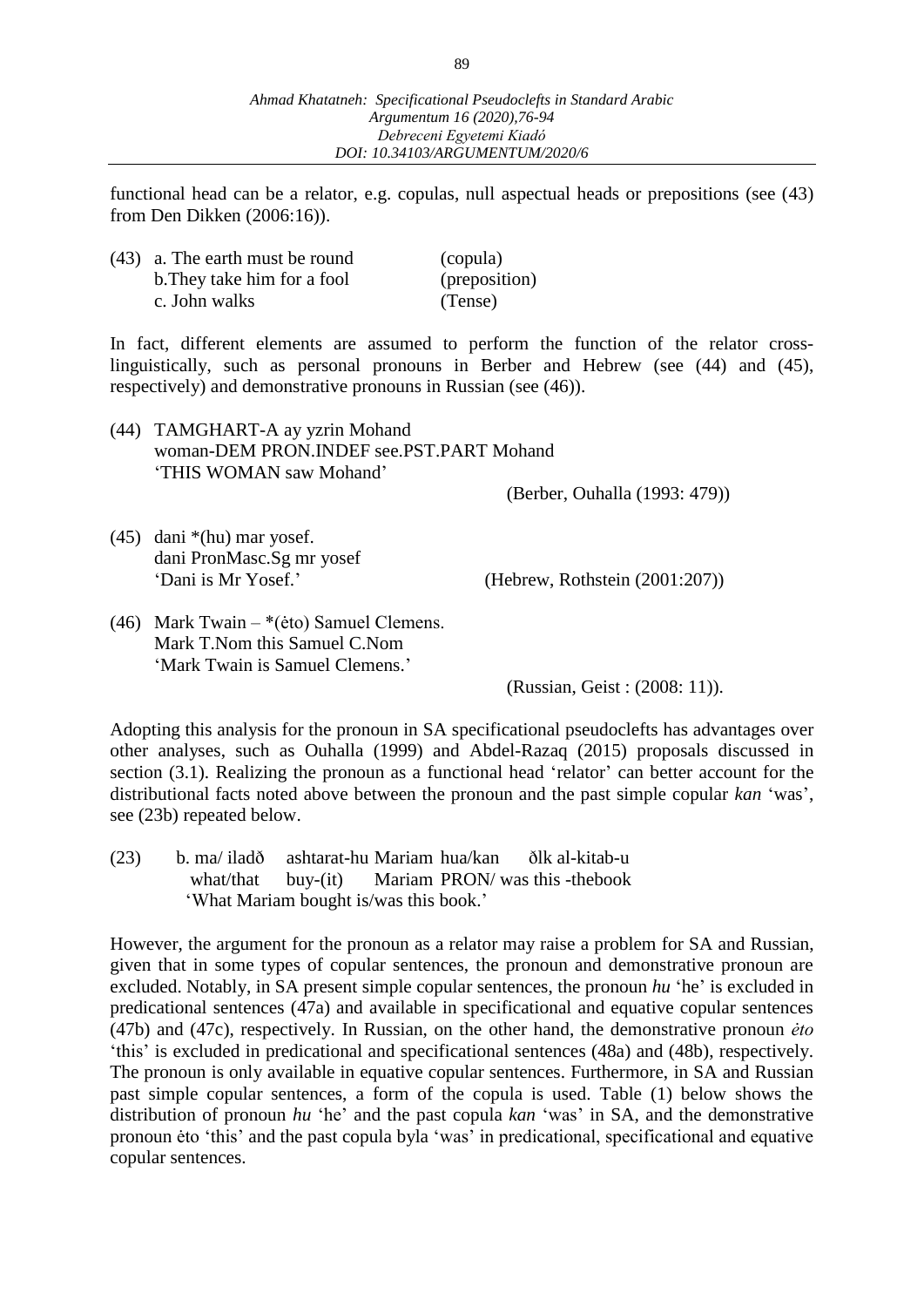|                                                                                                                                                                                                                                                                                                                                                                                                                              |                 |                                                                                              | Argumentum 10 (2020), 70-94<br>Debreceni Egyetemi Kiadó | DOI: 10.34103/ARGUMENTUM/2020/6   |                               |
|------------------------------------------------------------------------------------------------------------------------------------------------------------------------------------------------------------------------------------------------------------------------------------------------------------------------------------------------------------------------------------------------------------------------------|-----------------|----------------------------------------------------------------------------------------------|---------------------------------------------------------|-----------------------------------|-------------------------------|
| (47)                                                                                                                                                                                                                                                                                                                                                                                                                         |                 | a. Adam $(*hu) / *(kan)$ lateef<br>Adam PRON/ was Nice<br>'Adam is/was nice.'                |                                                         | (Predicational)                   |                               |
|                                                                                                                                                                                                                                                                                                                                                                                                                              |                 | b. a-tabeeb $*(hu)$ / $*(kan)$ Adam<br>A-tabeeb PRON / was Adam<br>'The doctor is/was Adam.' |                                                         | (specificational)                 |                               |
|                                                                                                                                                                                                                                                                                                                                                                                                                              |                 | c. Ali Esber $*(hu) / *(kan)$ Adunis<br>Ali Esber PRON/was<br>'Ali Esber is Adunis.'         | <b>Adunis</b>                                           | (Equative)                        |                               |
| a. Mark Twain(*eto)/*(byl) pisatel' po professii<br>(Predicational)<br>(48)<br>Mark T.<br>this $\prime$ was<br>Writer-Nom by profession<br>'Mark Twain is a writer by profession.'<br>$(*eto)/*(byl)$ Raskolnikov<br>b. Ubijca staruxi<br>murdererNom of-old-lady (*eto)/ *(byl)<br>'The murderer of the old lady is Raskolnikov.'<br>c. Mark Twain<br>Samuel Clemens.<br>$*(\text{eto})$<br>Mark T.Nom this<br>Samuel C.Nom |                 |                                                                                              |                                                         | (specificational)                 |                               |
|                                                                                                                                                                                                                                                                                                                                                                                                                              |                 | 'Mark Twain is Samuel Clemens.'                                                              |                                                         |                                   | Geist (2008)                  |
| Type of<br>Copular<br>Sentence                                                                                                                                                                                                                                                                                                                                                                                               |                 | <b>SA</b><br>Pronoun<br>(hu)                                                                 | <b>SA</b><br>past copula<br>(kan)                       | Russian<br>Demonstrative<br>(Eto) | Russian<br>past copula (byla) |
|                                                                                                                                                                                                                                                                                                                                                                                                                              | Specificational | $+$                                                                                          | $+$                                                     |                                   | $+$                           |
|                                                                                                                                                                                                                                                                                                                                                                                                                              | Predicational   |                                                                                              | $+$                                                     |                                   | $^{+}$                        |
| Equative                                                                                                                                                                                                                                                                                                                                                                                                                     |                 | $+$                                                                                          | $+$                                                     | $+$                               | $^{+}$                        |

*Ahmad Khatatneh: Specificational Pseudoclefts in Standard Arabic Argumentum 16 (2020),76-94*

\* The data used for Russian are adopted form (Geist 2008).

*Table 1. predicational, specificational and equative copular sentences in SA and Russian.*

For Russian, Geist (2008) points out that in equative sentences, both NP1 and NP2 are referential and that the demonstrative pronoun is needed to convey that both noun phrases denote the same reference. The demonstrative pronoun performs a semantic process of 'typeshift' (suggested by Partee (1987)) needed when two unrelated referential NPs comprise copular sentences. Geist claims that this process is not available for predicational and specificational copular sentences in Russian. Furthermore, she observes that in Russian specificational copular sentences, NP1 is not referential and that the agreement marking of the copula displays an inverted agreement pattern. Therefore, NP2 serves as the syntactic subject (see (49)). Reeve (2010) also proposes that that syntax of equative sentences in Russian involves a functional head (Eq) that has the semantic effect of applying Partee's (1987) "ident-type-shift" operation to copular sentences and giving rise to an equative reading.

| (49) Pričinoj avarii | *byla /byli                                                    | neispravnye tormoza |
|----------------------|----------------------------------------------------------------|---------------------|
|                      | reasonSg. Fem.Ins of-accident wasSg.Fem/werePl broken brakesPl |                     |
|                      | The reason for the accident was broken brakes.'                |                     |
|                      |                                                                | Geist (2008: 16)    |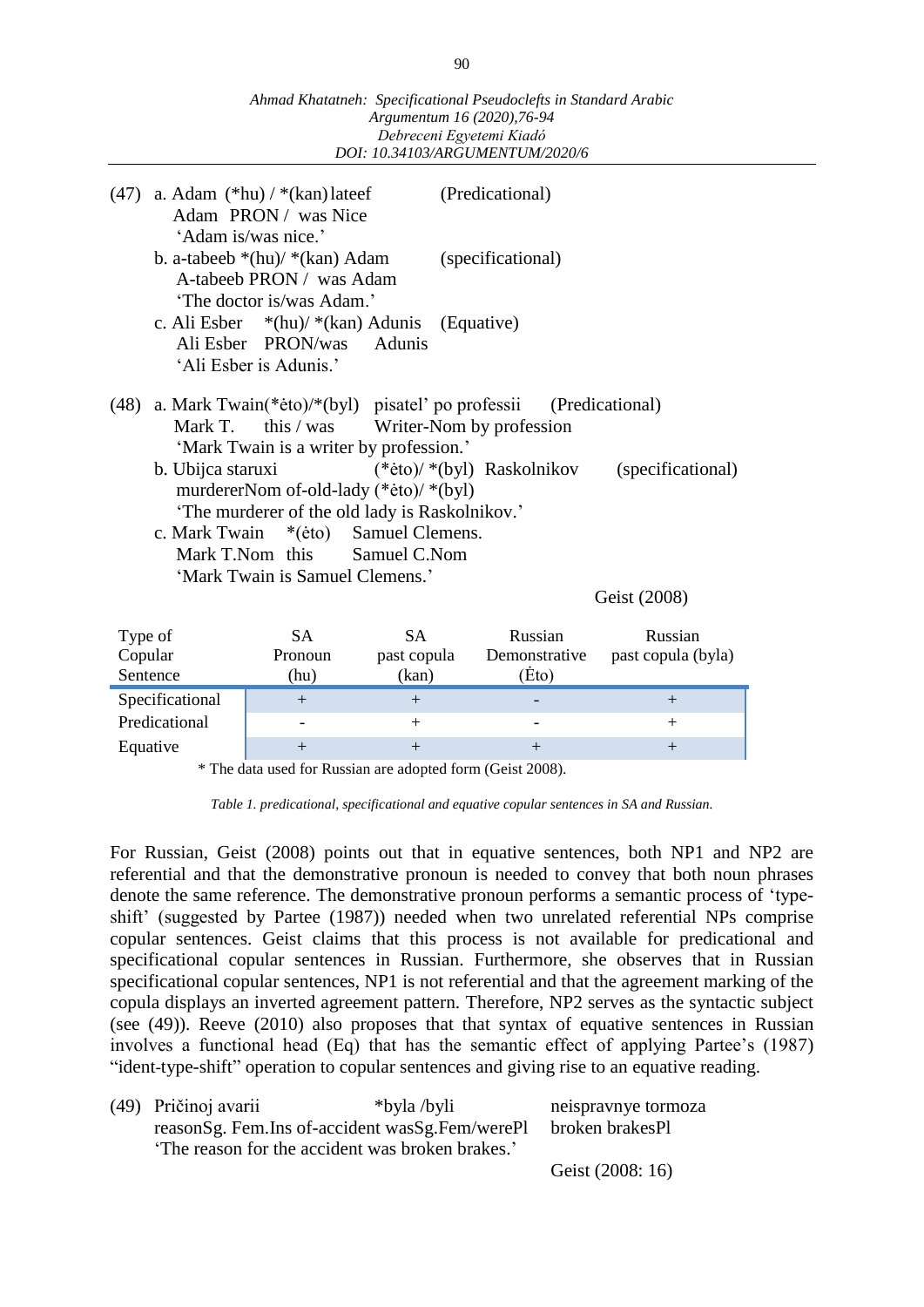For SA, I also propose that the insertion of the pronoun in equative copular sentences is also a requirement of Partee's (1987) "ident-type-shift" operation. For specificational copular sentences, which also include a pronoun, if the pronoun in SA specificational sentences is a requirement of "ident-type-shift" operation, NP1 should be referential. Heycock and Kroch (1999) show that in English specificational sentences, NP1 is referential given that it can be modified by non-restrictive relative clauses, as illustrated in (50). A non-restrictive relative clause can also modify NP1 in SA specificational sentences; hence, NP1 is referential, see (51b). Similarly, the past tense copula *kan* 'was' can also perform the "ident-type-shift" operation in equative and specificational sentences.

(50) The duty nurse, who is very efficient, is Rina, who I am very fond of.

(Heycock and Kroch 1999:374)

(51) a. allesˤ-u hu Adam the-thief-Nom PRON Adam 'The thief is Adam' b. allesˤ-u, l-[aði](https://en.wikipedia.org/wiki/Voiced_dental_fricative) saraq l-bank hu Adam the-thief-Nom that robbed the-bank PRON Adam 'The thief, who robbed the bank, is Adam.'

In predicational sentences, on the other hand, NP1 is referential, and NP2 is non-referential. Therefore, no "ident-type-shift" operation is involved, so the pronoun is excluded, see (52a). It is noteworthy that in predicational pseudoclefts the personal pronoun *hu* 'he' is also excluded, see (24a) repeated below. However, this has no negative consequence on the assumption of the availability of the relator in SA present tense predicational copular sentences. Alternatively, assuming a null relator in SA present tense predicational copular sentences provides a uniform structure for copular sentences despite the tense of the sentence. This also makes SA resemble English and minimize the difference between them to whether the relator has phonological content or not. It should be noted that Den Dikken (2006) also suggests that the 'relator' could be either present or absent in (53a) and obligatorily absent in (53b). This is what we find in predicational copular sentences in SA.

(52) a.Adam (\*hu) lateef Adam PRON Nice 'Adam is nice.' b. Adam \*(kan) lateef Adam was nice 'Adam was nice.'

- (24) a. Ma ʔʕtˤa Adam l-mariam (hu\*) / kan Ħlwan dʒdan What offered Adam to-Mariam (PRON\*)/ was sweet very 'What adam offered Mariam (is\*)/was so sweet.'
- (52) a. Imogen considers Brian (as) a nice guy. b. Imogen finds Brian (\*as) a nice guy.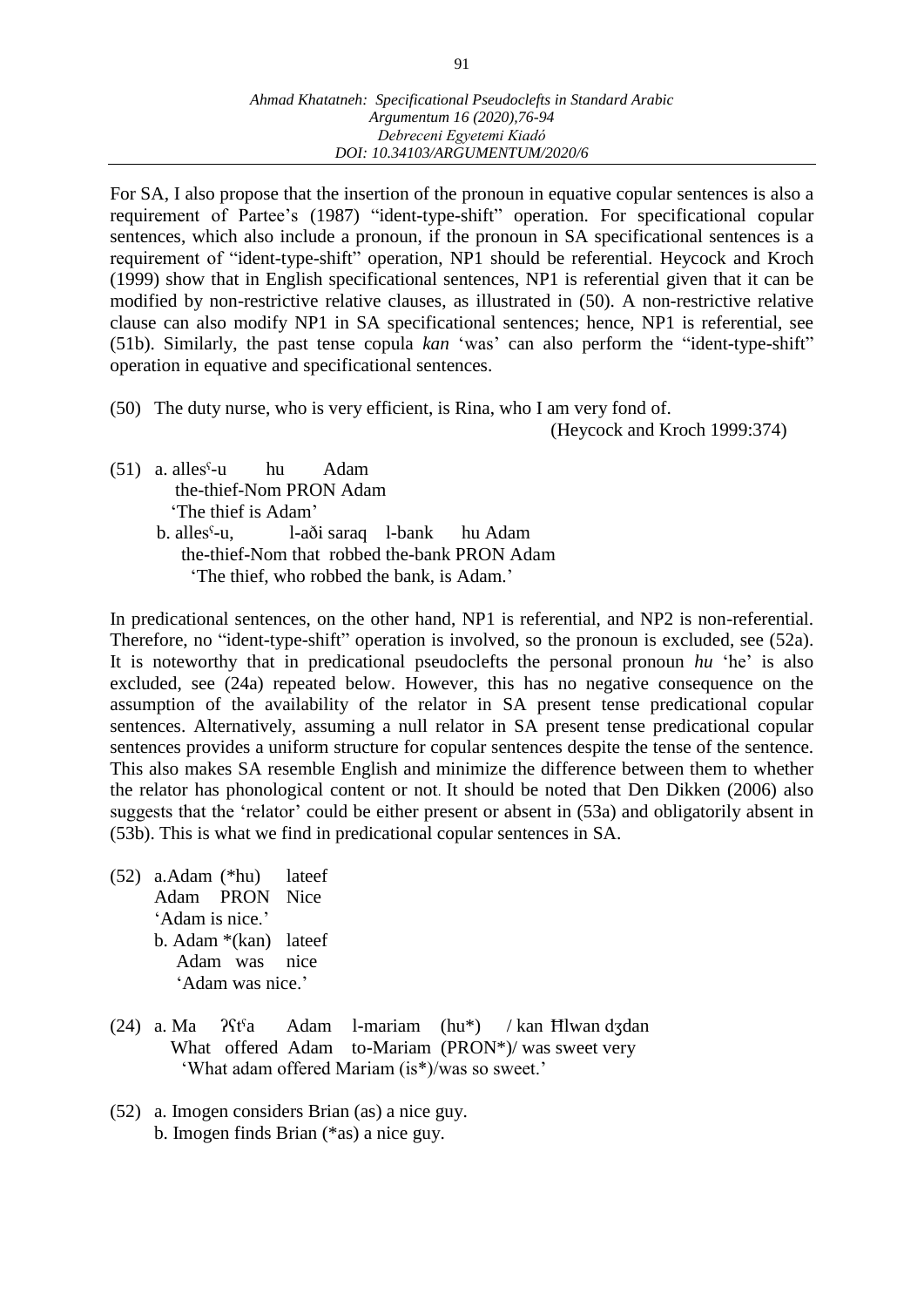In this section, I advanced an alternative analysis to account for the reversibility facts presented in section two. In particular, I argued for two types of specificational pseudocleft structures. Furthermore, an analysis has been provided for the pronoun as a relator, which is found in copular sentences and pseudoclefts, and examples from different languages were presented to verify this analysis.

#### **5 Conclusion**

The present study aimed to provide a specificational pseudocleft analysis for a structure widely assumed by different Arab scholars to match English clefts. I showed that such an account is problematic and that this construction shows specificational pseudocleft properties, such as reversibility and connectivity.

In section one, I demonstrated different types and classes of pseudoclefts in English, and the different syntactic and interpretive properties, which pseudocleft structures feature. Based on the syntactic properties which the structure shows, a specificational pseudocleft analysis was proposed, and two types of specificational pseudoclefts were claimed to be available in SA: "Type A" specificational pseudoclefts and "Type B" specificational pseudoclefts, in line with cross-linguistic observations. I also proposed an analysis for the pronoun as a connector 'relator' based on observations from SA and Russian in section four further supporting the claim that relators can be functional projections belonging to various functional categories.

#### **References**

- Abdel-Razaq, I. M. (2015): *Who is What and What is Who the Morphosyntax of Arabic WH*. Newcastle upon Tyne: Cambridge Scholars Publishing.
- Adger, D. & Ramchand, G. (2003): Predication and equation. *Linguistic Inquiry 34.3*, 325– 359. <https://doi.org/10.1162/002438903322247515>
- Akmajian, A. (1979): *Aspects of the Grammar of Focus in English*. Doctoral dissertation in Massachusetts Inst. of Technology.
- Bowers, J. (1993): The syntax of predication. *Linguistic Inquiry 24.4*, 591–656. <https://www.jstor.org/stable/4178835>
- Bowers, J. (2001): Predication. In: Baltin, M. & Collins, C. (eds.): *The Handbook of Contemporary Syntactic Theory*. Malden: Blackwell Publishers. <https://doi.org/10.1002/9780470756416.ch10>
- Cheng, L. L. S. (1991): *On the Typology of Wh-Questions*. Doctoral dissertation in Massachusetts Inst. of Technology.
- Chomsky, N. (1986): *Knowledge of Language: Its Nature, Origin and Use*. New York: Praeger. [https://doi.org/10.1016/0388-0001\(89\)90029-6](https://doi.org/10.1016/0388-0001(89)90029-6)
- Chomsky, N. (2000): Minimalist inquiries: the framework. In: Martin, R., Michaels, D. & Uriagereka, J. (eds.): *Step by step: Essays on Minimalist Syntax in Honour of Howard Lasnik*. Cambridge: Massachusetts Inst. of Technology.
- Collins, P. C. (1991): *Cleft and Pseudo-cleft Constructions in English*. Oxon: Routledge. <https://doi.org/10.4324/9780203202463>
- Declerck, R. (2011): *Studies on Copular Sentences, Clefts and Pseudo-clefts*. Berlin: De Gruyter Mouton. <https://doi.org/10.1515/9783110869330>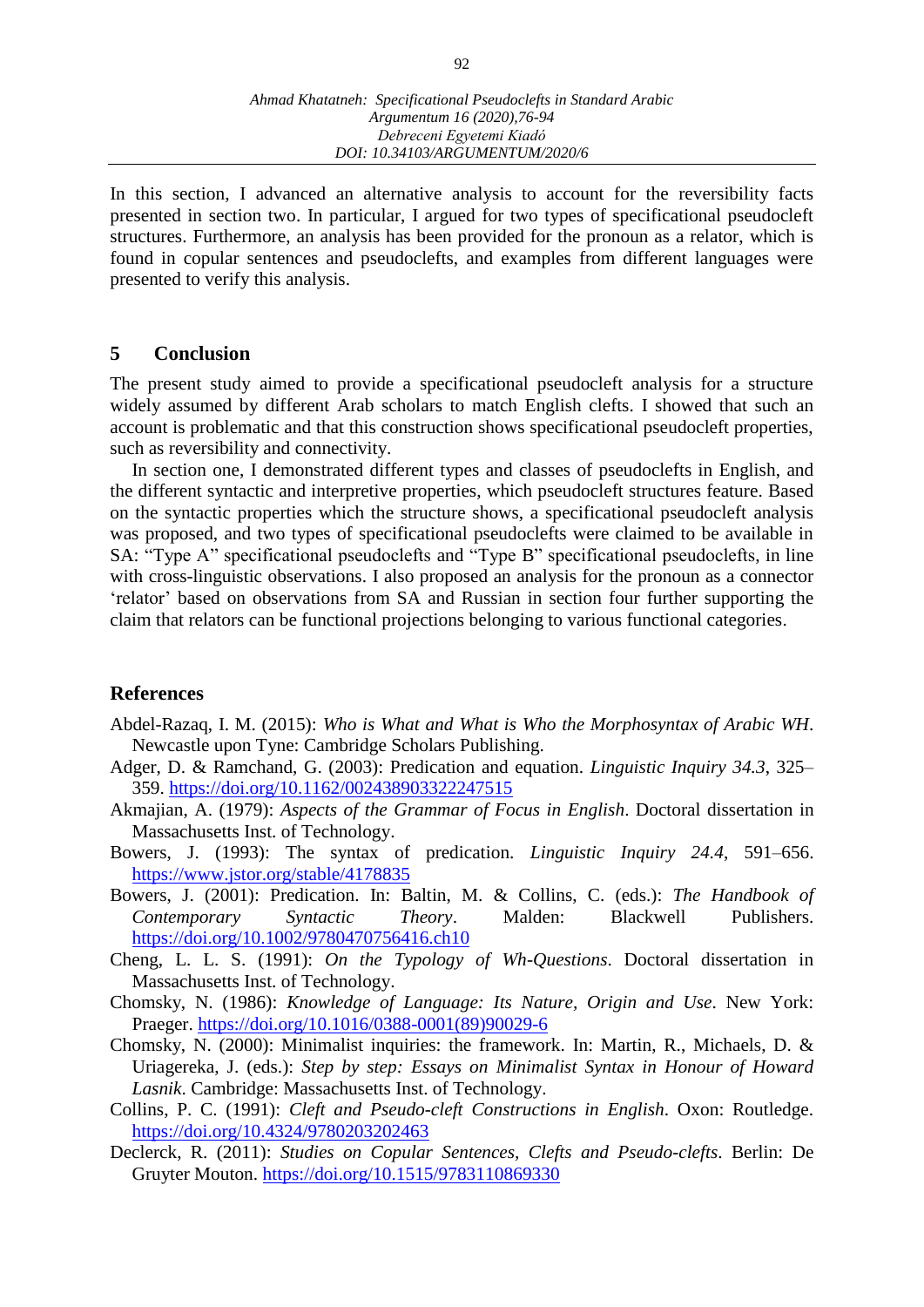- Den Dikken, M. (2006): *Relators and Linkers: The Syntax of Predication, Predicate Inversion, and Copulas*. Cambridge: MIT Press.<https://doi.org/10.7551/mitpress/5873.001.0001>
- Den Dikken, M. (2017): Pseudoclefts and other specificational copular sentences. In: Everaert, Martin & Riemsdijk, Henk C. Van (eds.): *The Wiley Blackwell Companion to Syntax, Second Edition.* Oxford: John Wiley & Sons, Inc, 1–138. <https://doi.org/10.1002/9781118358733.wbsyncom001>
- Den Dikken, M. D., Meinunger, A., & Wilder, C. (2000): Pseudoclefts and ellipsis. *Studia Linguistica 54.1*, 41–89. <https://doi.org/10.1111/1467-9582.00050>
- Doron, E. (1986): The pronominal "Copula" as agreement clitic. *The Syntax of Pronominal Clitics*. New York: Academic Press, 313–332. [https://doi.org/10.1163/9789004373150\\_014](https://doi.org/10.1163/9789004373150_014)
- Edwards, M. (2006): Pronouns, agreement and focus in Egyptian Arabic. *SOAS Working Papers in Linguistics,* 14, 51–62.
- Farghal, M. (1992): The Arabic Topic-comment structure. *Journal of King Saud University 4.1*, 47–62.
- Geist, L. (2008): Predication and equation in copular sentences: Russian vs. English. In: Comorovski, I. & Von Heusinger, K. (eds.): *Existence: Semantics and Syntax 84.*  Dordrecht: Springer, 79–105. [https://doi.org/10.1007/978-1-4020-6197-4\\_3](https://doi.org/10.1007/978-1-4020-6197-4_3)
- Guéron, J. (1992): Types syntaxiques et types sémantiques: La phrase copulative comme palimpseste. *Revue Québécoise de Linguistique*, 22, 77–115. <https://doi.org/10.7202/602754ar>
- Guéron, J. (1993): *Beyond Predication: The Inverse Copula Construction in English*. Master thesis in the Université de Paris X-Nanterre.
- Heggie, L. (1988): *The Syntax of Copular Structures.* Doctoral dissertation in the University of Southern California.
- Heycock, C. (1994): The internal structure of small clauses. In: Beckman, J. (ed.): *Proceedings of NELS 25*. Amherst*:*University of Massachusetts, 223–238.
- Heycock, C. & Kroch, A. (1999): Pseudocleft connectedness: Implications for the LF interface level. *Linguistic Inquiry 30*.3, 365–397. <https://doi.org/10.1162/002438999554110>
- Higgins, R. (1979): *The Pseudo-Cleft Construction in English*. New York: Garland. <https://doi.org/10.4324/9781315693545>
- Huddleston, R. (1971): *The Sentence in Written English*. Cambridge: Cambridge University Press.
- Jespersen, O. (1969): *Analytic Syntax.* New York: Holt, Rinehart and Winston.
- Keenan, E. (1971): *Two kinds of presupposition in natural language*. Retrieved from <https://philpapers.org/rec/KEETKO> (Accessed 13 November 2019).
- Mikkelsen, L (2005): *Copular Clauses: Specification, Predication and Equation.* Amsterdam: John Benjamins. <https://doi.org/10.1075/la.85>
- Moro, A. (1990): There-raising: Principles across levels. Paper presented at GLOW Colloquium*.*
- Moro, A. (1997): *The Raising of Predicates: Predicative Noun Phrases and the Theory of Clause Structure*. Cambridge: Cambridge University Pres. <https://doi.org/10.1017/CBO9780511519956>
- Ouhalla, J. (1993): Subject-extraction, negation and the antiagreement effect. *Natural Language and Linguistic Theory 11.3*, 477–518.<https://doi.org/10.1007/BF00993167>